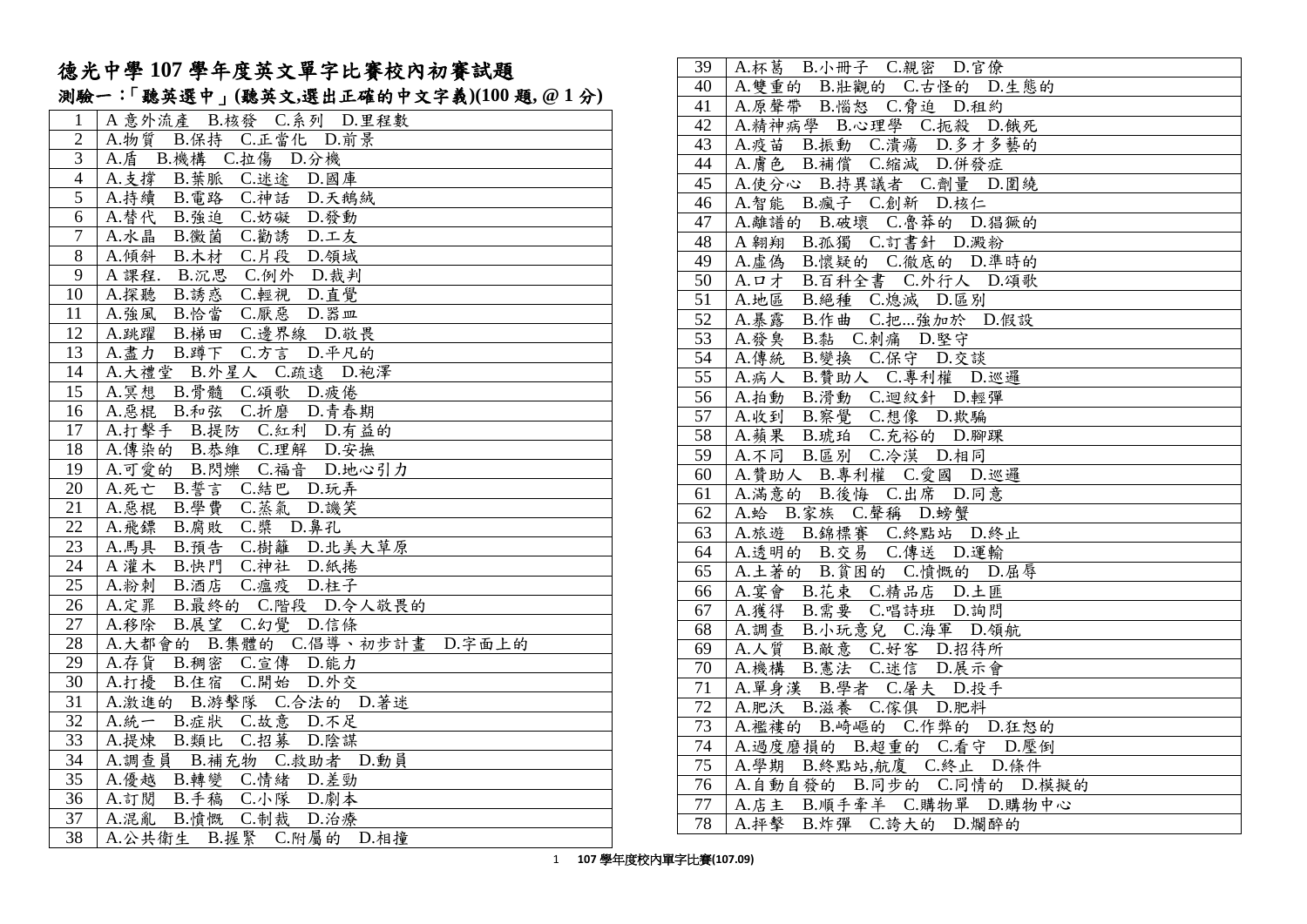| 79  | A.硬幣 B.事件 C.同時發生 D.意外       |
|-----|-----------------------------|
| 80  | A.權威的 B.真正的 C.作家的 D.運動員的    |
| 81  | A.值得尊敬的 B.表示尊敬的 C.關於 D.分別的  |
| 82  | A.用力擊 B.束,串 C.聳肩 D.午餐       |
| 83  | A. 突破 B. 故障 C. 脫逃 D. 爆發     |
| 84  | A.公理,正義 B.偏見 C.精通 D.序文      |
| 85  | A. 壯觀的 B. 光譜 C. 出席觀看 D. 臆測  |
| 86  | A.合成 B.同情心 C.交響樂 D.徵兆       |
| 87  | A. 鐵 B. 熨斗 C. 諷刺 D. 伊拉克     |
| 88  | A.攻擊 B.分類 C.暗殺 D.指派         |
| 89  | A.有知覺的 B.科學的 C.一致 D.盡職的     |
| 90  | A.謙虛 B.濕氣 C.立刻的 D.羞辱        |
| 91  | A.法老 B.農夫 C.藥局 D.農地         |
| 92  | A.使窒息 B.充足的 C.字尾 D.遭受苦      |
| 93  | A.裝配 B.氣喘 C.氣味 D.極光         |
| 94  | A.保留 B.包含 C.拘留 D.永續         |
| 95  | A.除  之外 B.期望 C.超越 D.摘錄      |
| 96  | A.考試 B.語調 C.檢查 D.提名         |
| 97  | A.氣氛 B.和諧 C.心理學 D.肺炎        |
| 98  | A. 獸醫 B. 吃素者 C. 地中海 D. 內科醫生 |
| 99  | A.珠光寶氣 B.兄弟姊妹 C.賭博 D.網路     |
| 100 | A.刺青 B.大亨 C.禁忌 D.竹子         |

# 測驗二:「看中選英」**(**看中文**,**選出正確的英文字義**)(100** 題**, @ 1** 分**)**

| 1              | 委員會 | A. corporation B. commission C. blacksmith D. bronze    |
|----------------|-----|---------------------------------------------------------|
| 2              | 指揮  | A. brooch B. bruise C. bleach D. conduct                |
| $\overline{3}$ | 最高的 | A. supreme B. notion C. olive D. league                 |
| $\overline{4}$ | 屈服  | A. alteration B. conceive C. contemporary D. submission |
| 5              | 企業家 | A. resume B. silkworm C. entrepreneur D. specialist     |
| 6              | 立法  | A. qualified B. shabby C. legislation D. extensive      |
| $\overline{7}$ | 對手  | A. talented B. opposite C. sentiment D. opponent        |
| 8              | 衝動  | A. sacred B. impulse C. suspend D. residence            |
| 9              | 譴責  | A. preach B. circuit C. widower D. condemn              |
| 10             | 通訊  | A. correspondence B. ceremony C.occurrence D.enthusiasm |
| 11             | 繼承  | A. flawless B. compel C. conserve D. inherit            |
| 12             | 宣告  | A. declaration B. statistics C. affection D. academy    |
| 13             | 千預  | A. modify B. thrust C. meddle D. jingle                 |
| 14             | 繁殖  | A. breadth B. reproduction C. despair D. devotion       |
| 15             | 下墜  | A. peacock B. civics C. exclude D. plunge               |

| 16 | 新生訓練 | A. pastime B. prolong C. orientation D. spectator      |
|----|------|--------------------------------------------------------|
| 17 | 監督人  | A. oriental B. venture C. umpire D. supervisor         |
| 18 | 告解   | A. confession B. compound C. colonial D. curriculum    |
| 19 | 無窮的  | A. sober B. rugged C. conceal D. infinite              |
| 20 | 有活力的 | A ridiculous B. vigorous C. tempting D. continental    |
| 21 | 顯示   | A. manifestation B. silverware C. commute D. loom      |
| 22 | 溫度計  | A. dwelling B. detergent C. thermometer D. whine       |
| 23 | 統帥   | A. elevate B. marshal C. bandit D. immense             |
| 24 | 貨幣   | A. dazzle B. currency C. stagger D. solemn             |
| 25 | 鎮壓   | A. coral B. compassion C. compress D. suppress         |
| 26 | 人物簡介 | A. duration B. delegate C. commonplace D. profile      |
| 27 | 拋棄   | A. escort B. assault C. discard D. patriot             |
| 28 | 刻板印象 | A. stereotype B. alienation C. nominate D. molecule    |
| 29 | 新聞記者 | A. garment B. journalist C. migrant D. poultry         |
| 30 | 君主   | A. streak B. permission C. monarch D. mammal           |
| 31 | 叛變   | A. admiral B. revolt C. algebra D. attendance          |
| 32 | 駁斥   | A. agenda B. refute C. rattle D. rascal                |
| 33 | 糾纏   | A. swarm B. beware C. tangle D. blaze                  |
| 34 | 賄賂   | A. bribery B. bowel C. botany D. bonus                 |
| 35 | 領悟   | A. coupon B. crocodile C. contaminate D. comprehend    |
| 36 | 暴風雪  | A. deception B. blizzard C. whimper D. custody         |
| 37 | 人質   | A. hostage B. herbal C. handicap D. hijack             |
| 38 | 書法   | A. heiress B. heterosexual C. guideline D. calligraphy |
| 39 | 玩弄   | A. preview B. playwright C. fiddle D. gallop           |
| 40 | 流利   | A. pulse B. refuge C. fluency D. feeble                |
| 41 | 無數的  | A. innumerable B. underneath C. videotape D. underline |
| 42 | 蒸發   | A. whereabouts B. warrior C. kindle D. evaporate       |
| 43 | 歧視   | A. oatmeal B. discriminate C. democrat D. republican   |
| 44 | 固執的  | A. dreadful B. paddle C. obstinate D. nonviolent       |
| 45 | 先知   | A. prophet B. prophecy C. procession D. proceed        |
| 46 | 半徑   | A. radish B. radius C. quart D. hedge                  |
| 47 | 羊肉   | A. martial B. marvel C. mustard D. mutton              |
| 48 | 小火慢燉 | A. slump B. snarl C. simmer D. scroll                  |
| 49 | 踐踏   | A. trample B. trench C. throng D. tavern               |
| 50 | 青春痘  | A. pillar B. prune C. piss D. pimple                   |
| 51 | 假設   | A. senator B. vocation C. treason D. assumption        |
| 52 | 空前的  | A. precedent B. unprecedented C. precede D. component  |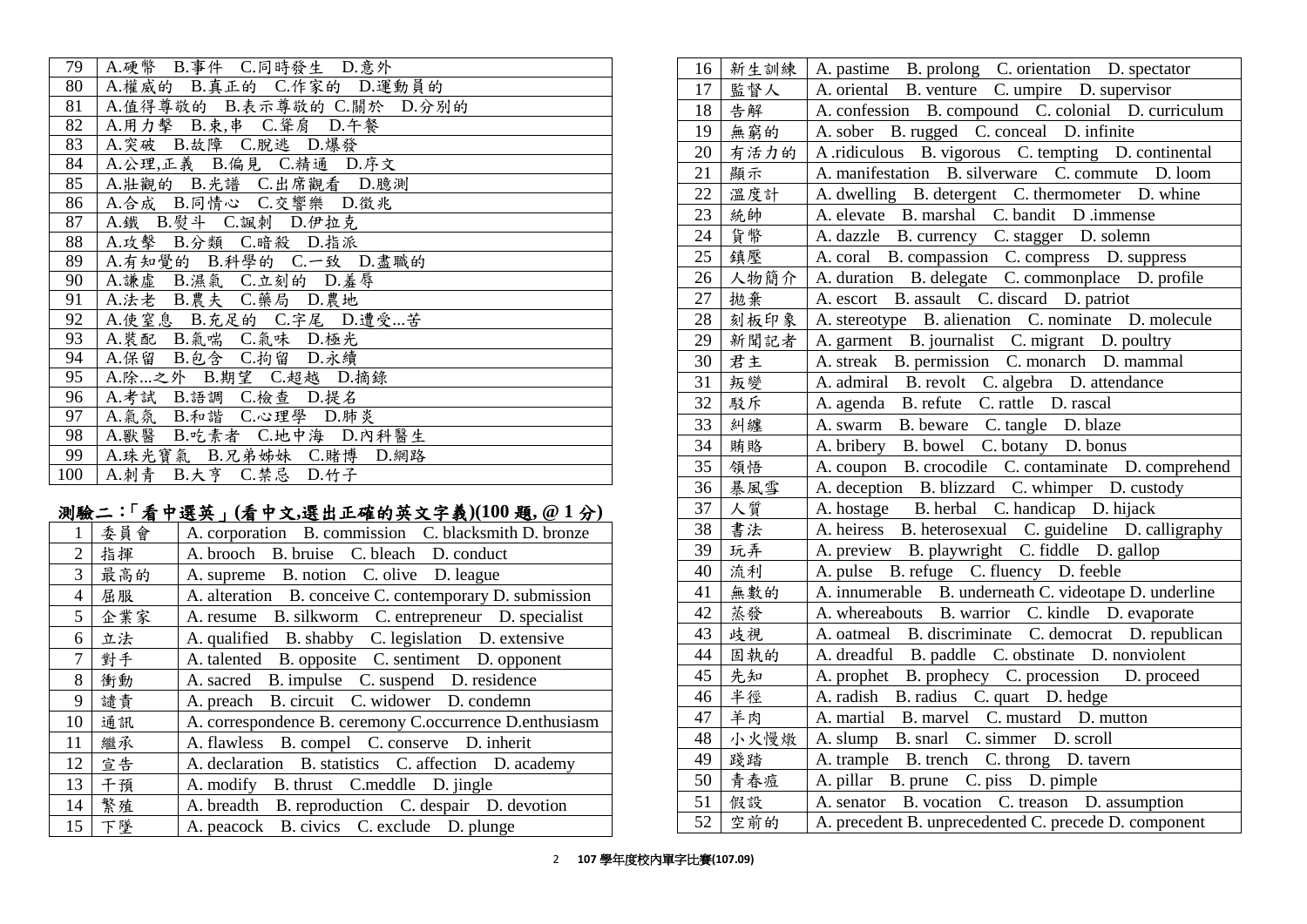| 53     | 立法    | A. legislature B. legislation C. legislative D. legislator  |
|--------|-------|-------------------------------------------------------------|
| 54     | 相對等的  | A. equivalent B. sequence C. doctrine D. virtual            |
| 55     | 老練的   | A. prestigious B. profound C. sophisticated D. metropolitan |
| 56     | 世界性的  | A. collective B. texture C. cosmopolitan D. literal         |
| 57     | 隨機的   | A. corpse B. random C. density D. competent                 |
| 58     | 抵押貸款  | A. mortgage B. remainder C. administrator D. diminish       |
| 59     | 危險的   | A. conform B. integrate C. episode D. hazardous             |
| 60     | 廉潔    | A. deputy B. drizzle C. integrity D. validity               |
| 61     | 違法的   | A. electronic B. uphold C. illegitimate D. radical          |
| 62     | 游擊隊   | A. guerrilla B. negotiation C. proposition D. fascination   |
| 63     | 啟發的   | A. strategic B. familiar C. illuminating D. deficient       |
| 64     | 生產力   | A. production B. product C. producer D. productivity        |
| 65     | 易受傷害的 | A. invaluable B. vulnerable C. applicable D. anonymous      |
| 66     | 獲得    | A. simplicity B. displacement C. evolution D. acquisition   |
| 67     | 腐敗    | A. abstraction B. stature C. corruption D. organism         |
| 68     | 諮詢    | A. consultation B. stability C. salvation D. friction       |
| 69     | 復興    | A. population B. renaissance C. aggression D. rotation      |
| 70     | 曲解    | A. autonomy B. biochemistry C. donation D. distortion       |
| $71\,$ | 令人畏懼的 | A. anecdote B. formidable C. linguistic D. lengthy          |
| 72     | 堅持    | A outfit B. projection C. restoration D. persistence        |
| 73     | 騷擾    | A. harassment B. reservoir C. chemotherapy D. hostility     |
| 74     | 前輩    | A. thriving B. predecessor C. enhance D. disability         |
| 75     | 頭皮屑   | A. activist B. addiction C. dandruff D. accusation          |
| 76     | 恥辱    | A. mastery B. collision C. coherence D. disgrace            |
| 77     | 啓蒙    | A. squash B. enlighten C. splendid D. eloquence             |
| 78     | 監禁    | A. caress B. cashier C. captivity D. calcium                |
| 79     | 膽固醇   | A. navigation B. caption C. cholesterol D. extinguish       |
| 80     | 使便利   | A. famine B. facility C. fabulous D. facilitate             |
| 81     | 商品    | A. metaphor B. mattress C. merchandise D. malaria           |
| 82     | 憂鬱    | A. melancholy B. mentality C. mentor D. pamphlet            |
| 83     | 多餘的   | A. reconcile B. redundant C. rehearsal D. rhetoric          |
| 84     | 保固期   | B. strangle C. warranty D. recession<br>A. seminar          |
| 85     | 多才多藝的 | A. recreational B. aptitude C. vulgar D. versatile          |
| 86     | 熱心的   | A. beverage B. yearning C. tyranny D. zealous               |
| 87     | 機密的   | A. condense B. compensate C. confidential D. concise        |
| 88     | 矛盾    | A. contractor B. contradiction C. cosmetic D. chariot       |
| 89     | 流行病   | A. dynamite B. dissident C. epidemic D. escalate            |

| 90  | 撤離    | A. eternity B. embark C. erosion D. evacuation             |
|-----|-------|------------------------------------------------------------|
| 91  | 哀悼    | A navel B. lament C. lounge D. ordeal                      |
| 92  |       | 知識分子   A. kernel B. humane C. intellectual D. intellect    |
| 93  | 破壞    | A. overturn B. ravage C. resolute D. outlaw                |
| 94  | 避難所   | A. pedestrian B. patriotic C. nuisance D. sanctuary        |
| 95  | 對稱的   | A. surpass B. smuggle C. smother D. symmetrical            |
| 96  | 移植    | A. transplant B. trauma C. trophy D. triumphant            |
| 97  | 幻覺    | A. conception B. precision C. illusion D. transition       |
| 98  | 與生俱來的 | A. inherent B. administrative C. heritage D. vicious       |
| 99  | 有希望的  | A. invalid B. prospective C. thereafter D. provincial      |
| 100 | 大災難   | A. comprehensive B. installation C. catastrophe D. exploit |

## 測驗三:「看英選中」**(**看英文**,**選出正確的中文字義**)(100** 題**, @ 1** 分**)**

| 1              | foul           | A.家禽 B.犯規的 C.世仇 D.過錯      |
|----------------|----------------|---------------------------|
| $\overline{2}$ | confront       | A.前線 B.邊境 C.矛盾 D.使面對      |
| $\mathfrak{Z}$ | yield (n.)     | A.田野 B.蛋黄 C.產量 D.怪異的      |
| $\overline{4}$ | rip(v.)        | A.肋骨 B.說唱音樂 C.去除 D.撕開     |
| 5              | priority       | A.優先次序 B.優越 C.多數 D.少數     |
| 6              | stew $(v.)$    | A.收藏 B.稻草 C.鋪蓋 D.燉        |
| $\overline{7}$ | vague          | A.時尚 B.模糊的 C.地窖 D.金庫      |
| 8              | $\text{cling}$ | A.猛衝 B.刺痛 C.攀附 D.閃亮       |
| 9              | eternal        | A.表面的 B.内部的 C.永恆的 D.延伸的   |
| 10             | fraction       | A.部分 B.斷裂 C.碎片 D.骨折       |
| 11             | stake          | A.大步走 B.搖動 C.賭注 D.堆放      |
| 12             | contend        | A.爭鬥 B.滿意 C.上下文 D.接觸      |
| 13             | ranch          | A.範圍 B.隨意 C.樹枝 D.牧場       |
| 14             | patrol         | A.石油 B.贊助人 C.愛國 D.巡邏      |
| 15             | penetrate      | A.專心 B.穿透 C.密室 D.挫折       |
| 16             | peck           | A.啄食 B.包裝 C.挑選 D.痘痕       |
| 17             | peasant        | A.佃農 B.花生 C.令人愉快的 D.和平的   |
| 18             | utterly        | A.最後 B.完全地 C.脫口而出 D.痛苦地   |
| 19             | compromise     | A.承諾 B.理解 C.壓縮 D.妥協       |
| 20             | anchor (n.)    | A.作者 B.權威 C.主播 D.述惑       |
| 21             | distress       | A.使分心 B.分配 C.懷疑 D.使苦惱     |
| 22             | comply         | A. 充分地 B. 遵守 C. 使緊密 D. 恭維 |
| 23             | nude           | A.粗魯的 B.裸體的 C.書呆子 D.老古板   |
| 24             | sinister       | A.邪惡的 B.部長 C.學期 D.相似的     |
| 25             | stack          | A.堆 B.馬廄 C.陷入 D.棍子        |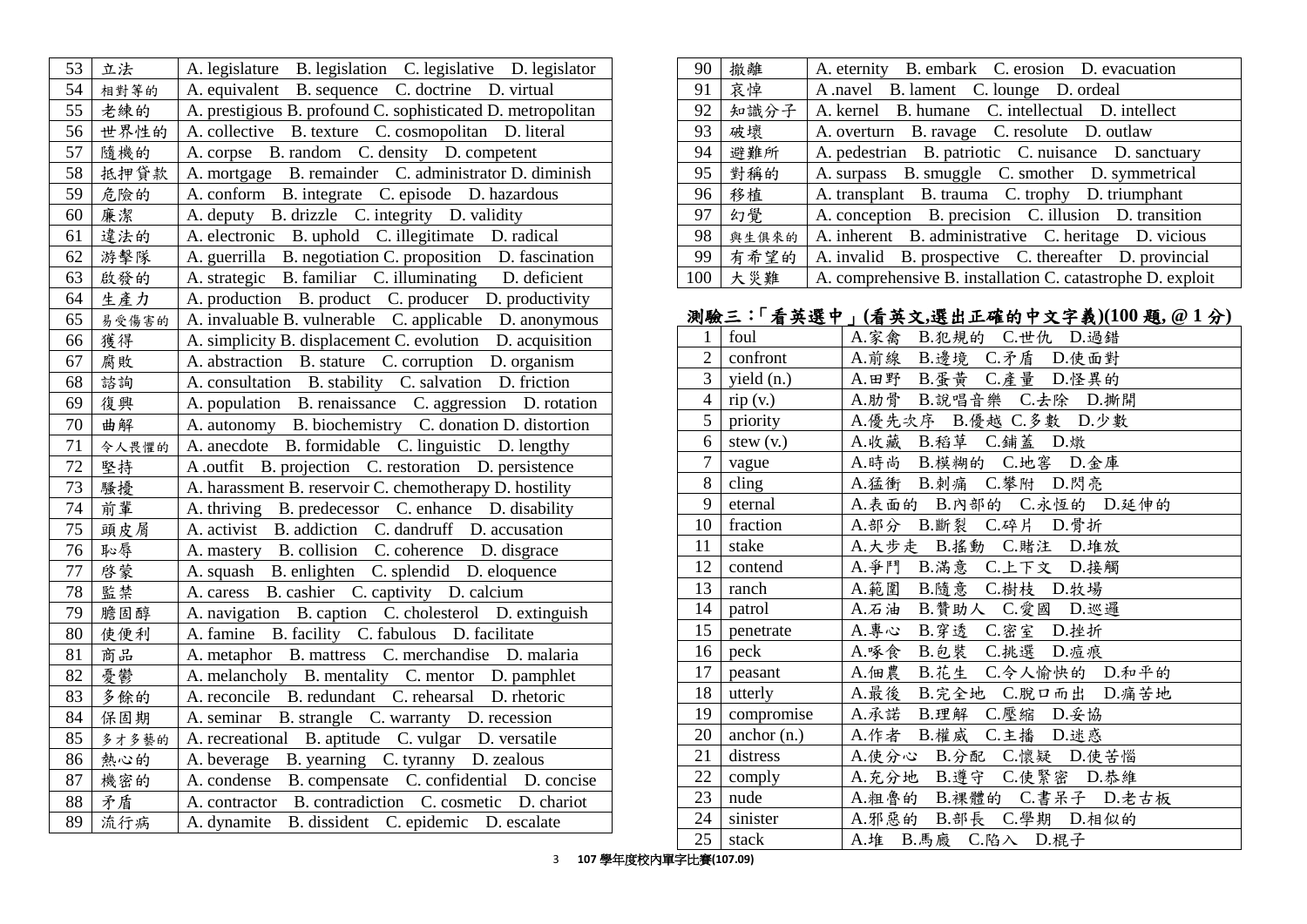| 26 | crib          | A.螃蟹 B.豬肋排 C.嬰兒床 D.抑制           |
|----|---------------|---------------------------------|
| 27 | undergraduate | A.高中生 B.研究生 C.大學部學生 D.博士生       |
| 28 | tentative     | A.專心的 B.帳篷 C.暫時的 D.潛在的          |
| 29 | ballot        | A.子彈 B.芭蕾舞 C.佈告欄 D.選票           |
| 30 | reckon        | A.首肯 B. 鲁莽的 C.向示意 D. 計算,猜想      |
| 31 | asylum        | A.庇護 B.盆民窟 C.議事 D.大屠殺           |
| 32 | arena         | A. 競技場 B. 地區 C. 體育館 D. 雅典       |
| 33 | wade          | A.搖晃 B.揮手 C.涉水而過 D.工資           |
| 34 | canal         | A.火砲 B.教規 C.運河 D.金絲雀            |
| 35 | bazaar        | A.怪誕的 B.蜂鳴器 C.暴風雪 D.東方國家的市集     |
| 36 | torrent       | A.電流 B.暴君 C.土質的 D.湍流            |
| 37 | mortal        | A.道德的 B.士氣 C.迫擊砲 D.終會死的         |
| 38 | malicious     | A.惡意的 B.美味的 C.寬敞的 D.壯麗的         |
| 39 | scorn         | A.分數 B.輕蔑 C.責罵 D.嚴厲的            |
| 40 | sloppy        | A.滑的 B.邋遢的 C.傾斜的 D.投幣口          |
| 41 | mirage        | A.奇蹟 B.鏡子 C.海市蜃樓 D.海洋的          |
| 42 | clutch        | A.拐杖 B.長沙發 C.會議 D.緊握            |
| 43 | peg(n.)       | A.曬衣架 B.乞求 C.腿 D.嘮叨             |
| 44 | paradox       | A.麻痺 B.自相矛盾的事 C.降落傘 D.雋語        |
| 45 | limp          | A.跛行 B.四肢 C.檯燈 D.結塊             |
| 46 | robust        | A.機器人 B.魁武的 C.搶匪 D.知更鳥          |
| 47 | taunt         | A. 縈繞 B. 嘲諷 C. 使畏缩 D. 暴君        |
| 48 | stout         | A.咄咄逼人 B.表演特技 C.噴出 D.粗壮結實的      |
| 49 | righteous     | A.正直的 B.右邊的 C.合適的 D.四方的         |
| 50 | sneak         | A.潛行 B.運動鞋 C.牛排 D.譏諷            |
| 51 | assert        | A.主張 B.分類 C.攻擊 D.開墾             |
| 52 | bouquet       | A.宴會 B.精品店 C.花束 D.土匪            |
| 53 | controversy   | A.矛盾 B.相反的 C.收缩 D.爭議            |
| 54 | utility       | A.公用事業 B.用具 C.利用 D.便利           |
| 55 | concede       | A. 前進 B. 自負 C. 承認 D. 隱藏         |
| 56 | clarity       | A.清洗 B.清楚 C.宣稱 D.慈善機構           |
| 57 | detour        | A.繞道 B.細節 C.偵察 D.輪廓             |
| 58 | criterion     | B.引用 C.議事 D.標準<br>A.評論          |
| 59 | explicit      | B.描述 C.清楚的 D.含蓄的<br>A.解釋        |
| 60 | intervene     | A.詮釋 B.干預 C.十字路口 D.間隔           |
| 61 | statute       | A.雕像 B.法規 C.統計數值 D.聲望           |
| 62 | toll          | A.民調<br>B. 通行費 C. 懶洋洋地閒蕩 D. 女流氓 |

| 63              | intact         | A.完好無缺的 B.精緻的 C.機智 D.攝取量     |
|-----------------|----------------|------------------------------|
| 64              | obscure $(v.)$ | A.獲得 B.頑固的 C.遮掩 D.安全的        |
| 65              | detach         | A. 細節 B. 解開 C. 拘留 D. 偵察      |
| 66              | inhabit        | A.居住於 B.習慣 C.吸入 D.展示         |
| 67              | advocate       | B.精緻的 C.提倡 D.提升<br>A.先進      |
| 68              | incentive      | A.激怒 B.誘因 C.香 D.發明的          |
| 69              | stammer        | A.口吃 B.鐵鎚 C.印章 D.騙子          |
| 70              | raid           | A.鐵軌 B.置物架 C.斜坡道 D.突擊        |
| 71              | verify         | A.變化 B.加強 C.使動詞化 D.確認        |
| 72              | ethnic         | A.民族的 B.倫理的 C.外來的 D.運動員      |
| 73              | boost          | A.喝倒彩 B.提高 C.靴子 D.電話亭        |
| 74              | allocate       | A.使位於 B.窒息 C.撥款 D.減輕         |
| 75              | besiege        | A.湛藍色 B.抓住 C.包圍 D.在旁         |
| 76              | articulate     | A.農業 B.藝術的 C.關節的 D.清楚地說      |
| 77              | dismay         | A.解散 B.沉悶的 C.拆除 D.使焦慮不安      |
| 78              | commentary     | A.實況播報 B.評論 C.記錄片 D.商品的      |
| 79              | glamour        | A.優雅 B.魅力 C.冰河 D.陰鬱的         |
| 80              | hospitable     | A.敵意的 B.住院的 C.好客的 D.招待所      |
| $\overline{81}$ | pious          | A.優先的 B.先前的 C.虔誠的 D.先驅的      |
| 82              | nurture        | A.大自然 B.滋養 C.壯碩的 D.傢俱        |
| 83              | tranquil       | A.枕頭 B.運輸 C.轉變 D.寧靜的         |
| 84              | cramp          | A.硬塞 B.抽筋 C.重踩 D.笨拙          |
| $\overline{85}$ | casualties     | A.隨意 B.意外 C.仙人掌 D.死傷人數       |
| 86              | blunder        | A. 聳肩 B. 盲目的 C. 大錯 D. 魯莽     |
| 87              | dispensable    | A.一次性使用的 B.可有可無的 C.依賴的 D.便宜的 |
| 88              | contemplation  | A.輕視 B.沉思 C.抱怨 D.暫時的         |
| 89              | installment    | A.灌輸 B.房地產 C.分期付款的錢 D.吸收     |
| 90              | fortify        | A.抵押 B.設防 C.抑制 D.四十          |
| 91              | ramp           | A.斜坡道 B.架子 C.潮濕的 D.漫遊        |
| 92              | prodigy        | A.刺探 B.揮霍 C.神童 D.祖先          |
| 93              | retaliate      | A. 零售 B. 相關的 C. 反擊 D. 輻射的    |
| 94              | serene         | A.嚴厲的 B.孤獨的 C.君主 D.寧靜的       |
| 95              | valiant        | A.輻射的 B.流氓 C.各式各樣 D.英勇的      |
| 96              | vogue          | A.模糊的 B.時尚 C.純素食者 D.土匪       |
| 97              | truce          | A.停戰協定 B.信任 C.卡車 D.真相        |
| 98              | retrieve       | B.放輕鬆 C.取回 D.收到<br>A.減輕      |
| 99              | meditation     | A. 藥物治療 B. 調停 C. 干預<br>D.沉思  |
| 100             | fret           | A.使煩躁 B.怪胎 C.雀斑 D.逃離         |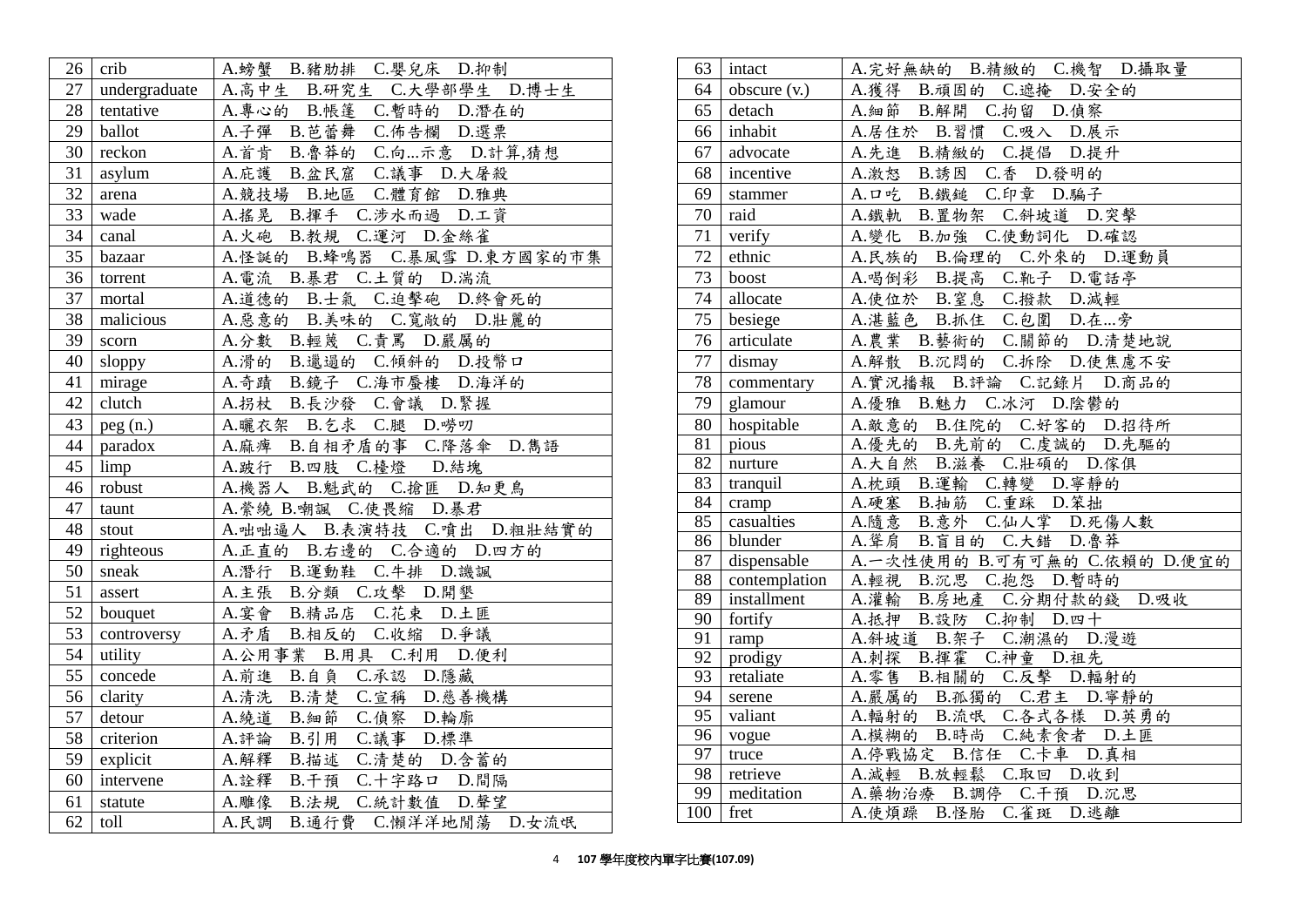#### 德光中學 **107** 學年度英文單字比賽校內初賽解答 一、聽英選中 **100** 題**(**一題 **1** 分**)**

| $1 - 20$                              | ACDDB ADBBC CCAAA DDABA |  |  |
|---------------------------------------|-------------------------|--|--|
| $ 21-40 $ ADDBC BDCAC BDDCA BBCDC     |                         |  |  |
| $ 41-60 $ $ $ CADDB CABAB DCABC DBCCA |                         |  |  |
| $ 61-80 $ DBBAC ACDAC CDADB BBACB     |                         |  |  |
| 81-100   DCABD ACCDD CABCD DDABC      |                         |  |  |

#### 二、看中選英 **100** 題**(**一題 **1** 分**)**

| $1 - 20$                                      | BDADC CDBDA DACBD CDADB |  |  |
|-----------------------------------------------|-------------------------|--|--|
| $ 21-40 $ $ ACBBD$ $DCABC$ $BBCAD$ $BADCC$    |                         |  |  |
| $ 41-60 $ ADBCA BDCAD DBBAC CBADC             |                         |  |  |
| $\vert$ 61—80 $\vert$ CACDB DCABD BDABC DBCCD |                         |  |  |
| $81-100$ $CABCD$ DCBCD BCBDD ACABC            |                         |  |  |

#### 三、看英選中 **100** 題**(**一題 **1** 分**)**

| $\vert$ 1—20 $\vert$ BDCDA DBCCA CADDB AABDC  |  |  |  |
|-----------------------------------------------|--|--|--|
| $ 21-40 $ DBBAA CCCDD AACCD DDABB             |  |  |  |
| $ 41-60 $ CDABA BBDAA ACDAC BADCB             |  |  |  |
| $\vert$ 61—80 $\vert$ BBACB ACBAD DABCC DDABC |  |  |  |
| $81-100$ CBDBD CBBCB ACCDD BACDA              |  |  |  |

### 測驗一:「聽英選中」口說試題

| ハリウス           | <b>NO 2 2 1</b> | $\sim$ 00 PVA                      |
|----------------|-----------------|------------------------------------|
| 1              | miscarriage     | A.意外流產 B.核發 C.系列 D.里程數             |
| $\overline{2}$ | justification   | A.物質 B.保持 C.正當化 D.前景               |
| $\overline{3}$ | extension       | A.盾 B.機構 C.拉傷 D.分機                 |
| $\overline{4}$ | treasury        | A.支撐 B.葉脈 C.迷途 D.國庫                |
| $\overline{5}$ | circuit         | A.持續 B.電路 C.神話 D.天鵝絨               |
| 6              | substitute      | A.替代 B.強迫 C.妨礙 D.發動                |
| $\overline{7}$ | janitor         | A.水晶<br>B.黴菌 C.勸誘 D.工友             |
| $8\,$          | lumber          | A.傾斜 B.木材 C.片段 D.領域                |
| 9              | contemplate     | A 課程. B.沉思 C.例外 D.裁判               |
| 10             | contempt        | A.探聽 B.誘惑 C.輕視 D.直覺                |
| 11             | resentment      | A. 強風 B. 恰當 C. 厭惡 D. 器皿            |
| 12             | boundary        | A.跳躍 B.梯田 C.邊界線 D.敬畏               |
| 13             | endeavor        | A.盡力 B.蹲下 C.方言 D.平凡的               |
| 14             | auditorium      | A.大禮堂 B.外星人 C.疏遠 D.袍澤              |
| 15             | meditation      | A.冥想 B.骨髓 C.頌歌 D.疲倦                |
| 16             | adolescence     | A.惡棍 B.和弦 C.折磨 D.青春期               |
| 17             | beneficial      | A.打擊手 B.提防 C.紅利 D.有益的              |
| 18             | contagious      | A.傳染的 B.恭維 C.理解 D.安撫               |
| 19             | glitter         | A.可愛的 B.閃爍 C.福音 D.地心引力             |
| 20             | perish          | A.死亡 B.誓言 C.結巴 D.玩弄                |
| 21             | villain         | A. 惡棍 B. 學費 C. 蒸氣 D. 譏笑            |
| 22             | nostril         | A. 飛鏢 B. 腐敗 C. 槳 D. 鼻孔             |
| 23             | prairie         | A.馬具 B.預告 C.樹籬 D.北美大草原             |
| 24             | shutter         | A 灌木. B.快門 C.神社 D.紙捲               |
| 25             | plague          | A.粉刺 B.酒店 C.瘟疫 D.柱子                |
| 26             | ultimate        | A.定罪 B.最終的 C.階段 D.令人敬畏的            |
| 27             | doctrine        | A.移除 B.展望 C.幻覺 D.信條                |
| 28             | initiative      | A.大都會的 B.集體的 C.倡導、初步計畫 D.字面上的      |
| 29             | inventory       | A.存貨 B.稠密 C.宣傳 D.能力                |
| 30             |                 | commencement   A.打擾 B.住宿 C.開始 D.外交 |
| 31             | guerrilla       | A.激進的 B.游擊隊 C.合法的 D.著迷             |
| 32             | deficiency      | A.統一 B.症狀 C.故意 D.不足                |
| 33             | conspiracy      | A.提煉 B.類比 C.招募 D.陰謀                |
| 34             | salvation       | A.調查員 B.補充物 C.救助者 D.動員             |
| 35             | superiority     | A.優越 B.轉變 C.情緒 D.差勁                |
| 36             | manuscript      | B.手稿<br>A.訂閱<br>C.小隊<br>D.劇本       |